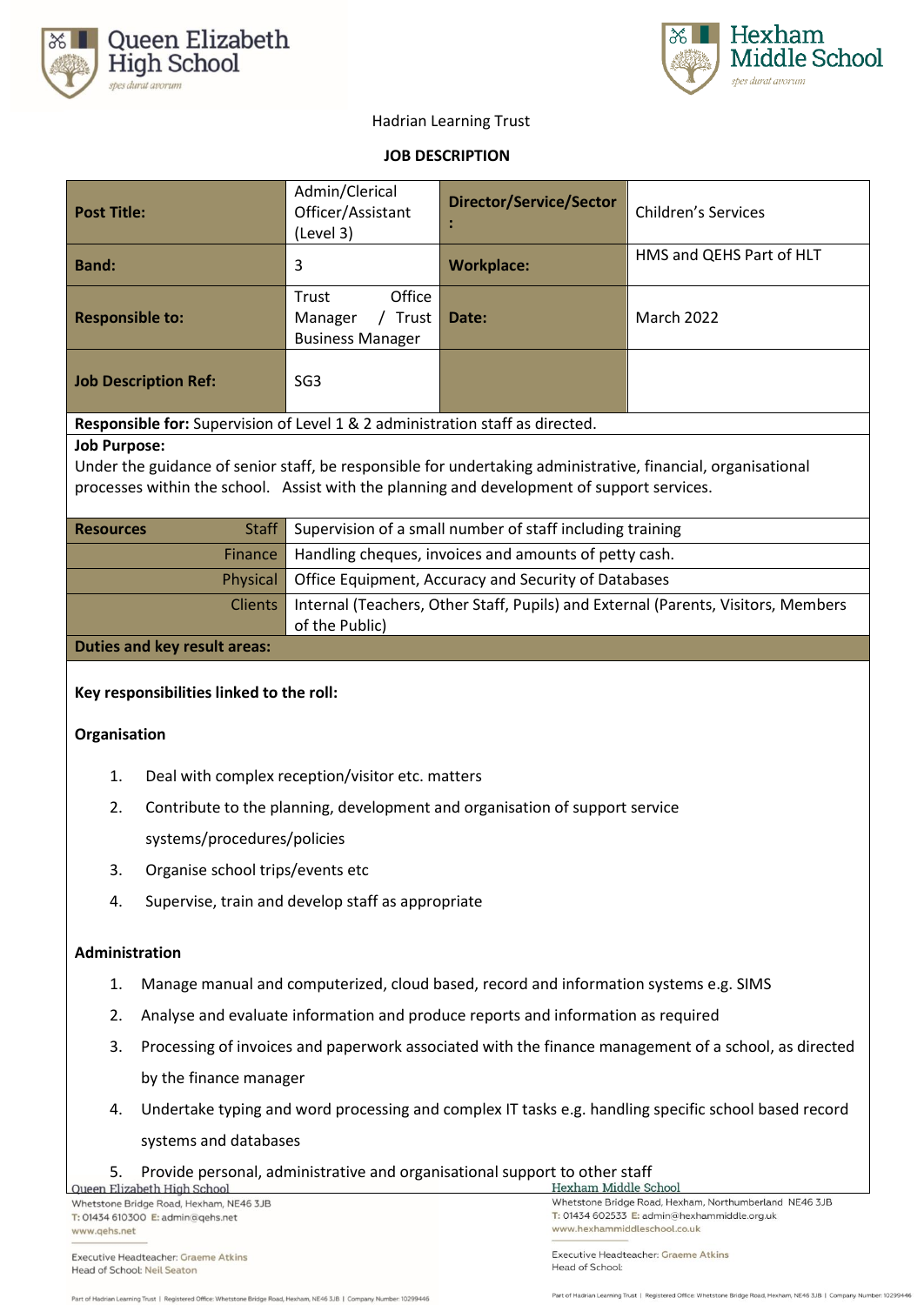



- 6. Provide organisational support to the Trust Board where directed.
- 7. Undertake the administration of complex procedures
- 8. Complete and submit complex forms and returns e.g. PLASC etc., including those to outside agencies e.g. DfES where required
- 9. Undertake the administration of payroll systems and documents as appropriate

#### **Resources**

- 1. Operate relevant equipment and complex ICT packages
- 2. Monitor and manage stock within an agreed budget, cataloguing resources and undertaking audits as required
- 3. Manage any retailing activity that takes place within the school e.g. uniform sales/tuck shop etc.
- 4. Provide advice and guidance to staff, pupils and others
- 5. Undertake research and provide information to inform decisions
- 6. Assist with procurement and sponsorship
- 7. Assist with the marketing and promotion of the school
- 8. Manage the administration of facilities including the use of school premises
- 9. Undertake complex financial administrative procedures
- 10. Assist with the planning, monitoring and evaluation of the school's budget
- 11. Manage expenditure within an agreed budget

# **Responsibilities**

- 1. Comply with and assist with the development of policies and procedures relating to:
	- a. Child protection
	- b. Health and safety
	- c. Data protection
	- d. Confidentiality
		- a. Reporting all concerns to an appropriate person.
	- 2. Support the school's policies that ensure equality of opportunity
	- 3. Contribute to the overall ethos of the school
	- 4. Establish constructive relationships and communicate effectively with external agencies
	- 5. Attend and participate in regular meetings
	- 6. Participate in training and development as required.
	- 7. To undertake other duties and responsibilities as required commensurate with the grade of the post
	- 8. To undertake First Aider training and be on the Trust First Aid rota.

# This school is committed to safeguarding and promoting the welfare of children and young people and expects all

Whetstone Bridge Road, Hexham, NE46 3JB T: 01434 610300 E: admin@qehs.net www.qehs.net

Executive Headteacher: Graeme Atkins Head of School: Neil Seaton

Executive Headteacher: Graeme Atkins Head of School:

Part of Hadrian Learning Trust | Registered Office: Whet ne Bridge Road, Hexham, NE46 3JB | Con r: 10299446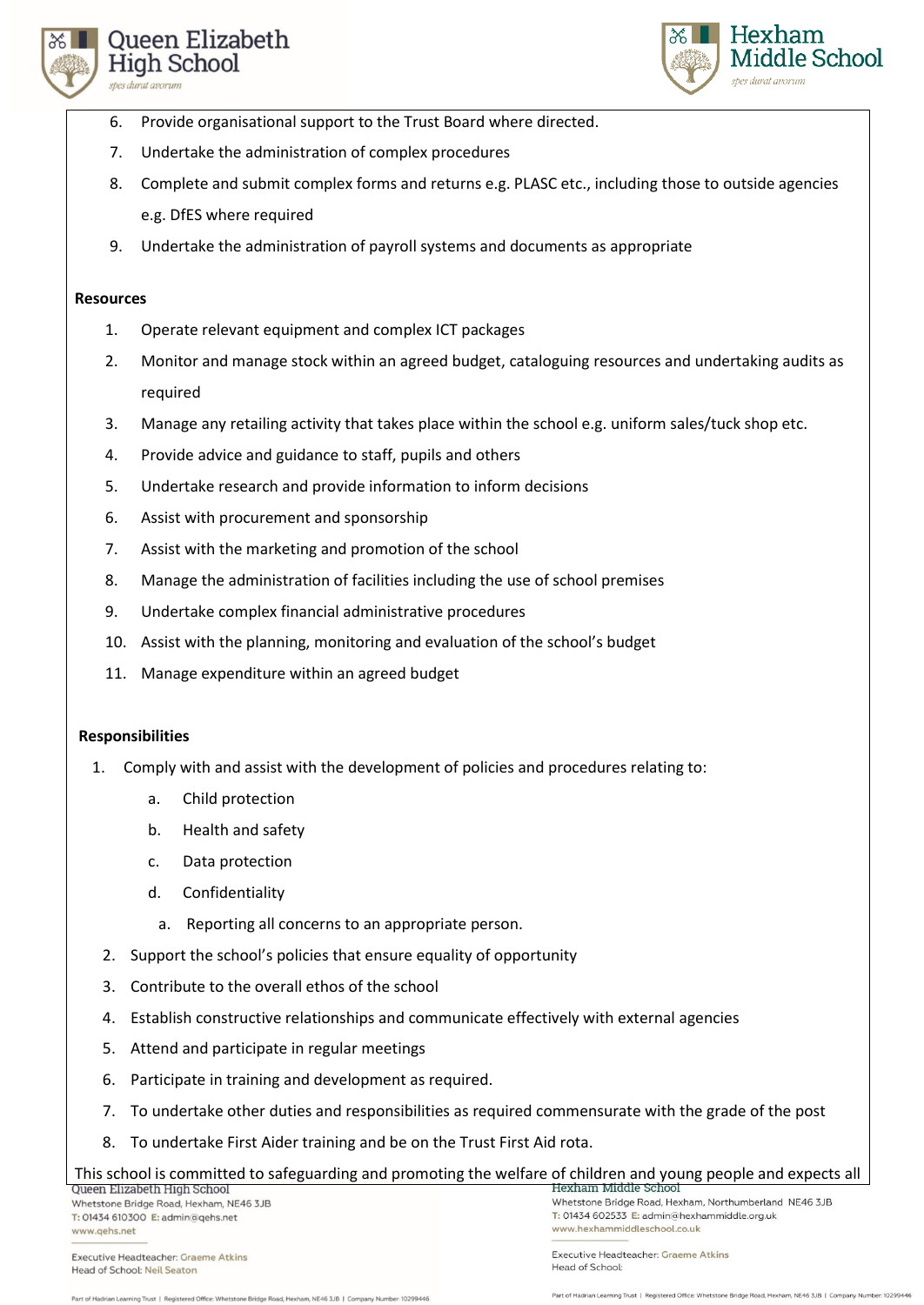



staff and volunteers to share this commitment. You are therefore under a duty to use the school's procedures to report any concerns you may have regarding the safety or well-being of any child or young person.

The duties and responsibilities highlighted in this Job Description are indicative and may vary over time. Post holders are expected to undertake other duties and responsibilities relevant to the nature, level and extent of the post and the grade has been established on this basis.

Whilst every effort has been made to explain the main duties and responsibilities of the post, each individual task undertaken may not be identified.

Employees will be expected to comply with any reasonable request from a manager to undertake work of a similar level that is not specified in this job description.

Employees are expected to adopt a professional, courteous demeanour at all times during communication with colleagues, visitors, or students.

The school will endeavour to make any necessary reasonable adjustments to the job and the working environment to enable access to employment opportunities for disabled job applicants or continued employment for any employee who develops a disabling condition.

| <b>Work Arrangements</b>                                               |              |                                                                                                   |                                                        |  |  |  |
|------------------------------------------------------------------------|--------------|---------------------------------------------------------------------------------------------------|--------------------------------------------------------|--|--|--|
| Transport requirements:                                                | None         |                                                                                                   |                                                        |  |  |  |
| Working patterns:                                                      |              | Monday to Friday                                                                                  |                                                        |  |  |  |
| Working conditions:                                                    | Office based |                                                                                                   |                                                        |  |  |  |
| <b>PERSON SPECIFICATION</b>                                            |              |                                                                                                   |                                                        |  |  |  |
| <b>Essential</b>                                                       |              | <b>Desirable</b>                                                                                  | Assess by                                              |  |  |  |
| <b>Knowledge and Qualifications</b>                                    |              |                                                                                                   |                                                        |  |  |  |
| NVQ 2 or equivalent qualification in<br>literacy and numeracy          |              | NVQ 3 Qualification or experience in a<br>relevant discipline e.g. business<br>administration.    | $(a)$ , $(t)$                                          |  |  |  |
| <b>Experience</b>                                                      |              |                                                                                                   |                                                        |  |  |  |
| Experience of developing and<br>managing administrative systems        |              | Clerical/Financial /Administrative<br>experience gained within a school or<br>educational setting | $(a)$ , $(i)$                                          |  |  |  |
|                                                                        |              | Experience of managing staff                                                                      |                                                        |  |  |  |
|                                                                        |              |                                                                                                   |                                                        |  |  |  |
|                                                                        |              |                                                                                                   |                                                        |  |  |  |
| <b>Skills and competencies</b>                                         |              |                                                                                                   |                                                        |  |  |  |
|                                                                        |              |                                                                                                   |                                                        |  |  |  |
| Effective use of ICT and other                                         |              | Experience of educational ICT systems                                                             | $(a)$ , $(i)$                                          |  |  |  |
| specialist equipment /resources                                        |              | and/or other management information                                                               |                                                        |  |  |  |
| Good ICT and keyboard skills                                           |              | systems                                                                                           |                                                        |  |  |  |
| Ability to work with children and<br>adults                            |              |                                                                                                   |                                                        |  |  |  |
| Ability to work as member of a team                                    |              |                                                                                                   |                                                        |  |  |  |
| Ability to self evaluate learning                                      |              |                                                                                                   |                                                        |  |  |  |
| Queen Elizabeth High School<br>Whetstone Bridge Road, Hexham, NE46 3JB |              | Hexham Middle School                                                                              | Whetstone Bridge Road, Hexham, Northumberland NE46 3JB |  |  |  |
| T: 01434 610300 E: admin@qehs.net<br>www.qehs.net                      |              | T: 01434 602533 E: admin@hexhammiddle.org.uk<br>www.hexhammiddleschool.co.uk                      |                                                        |  |  |  |
| Expanding Hopelbooksey Croppe Atlice                                   |              | Executive Headteacher: Graeme Atkins                                                              |                                                        |  |  |  |

Executive Headteacher: Graeme Atkins Head of School: Neil Seaton art of Hadrian Learning Trust | Registered Office: Whetst

Road, Hexham, NE46 3JB | Com

Head of School: